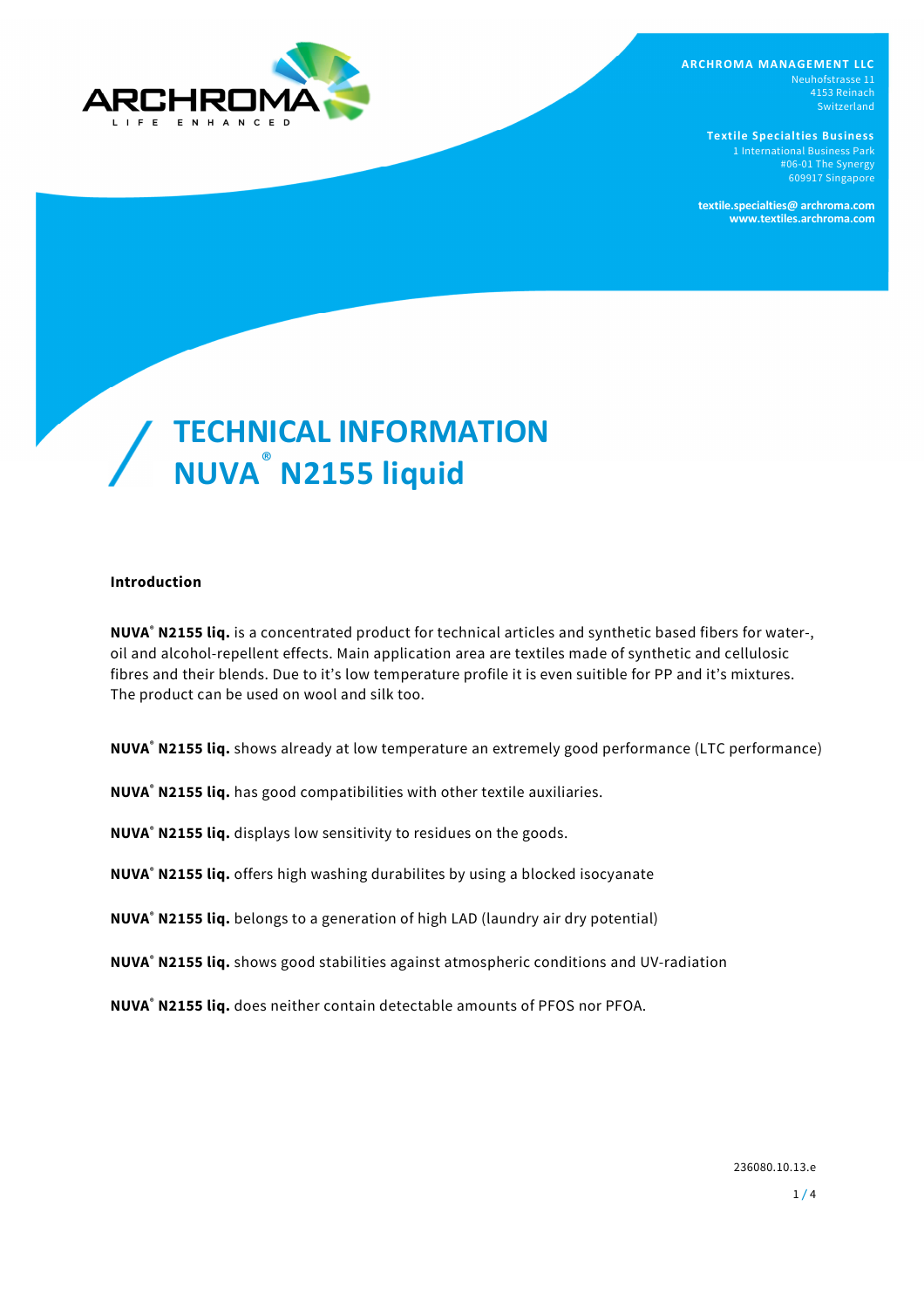

## **1. Properties**

| Appearance                                  | Liquid, white dispersion                                                                                                                                                                      |
|---------------------------------------------|-----------------------------------------------------------------------------------------------------------------------------------------------------------------------------------------------|
| Composition                                 | Dispersion of a fluorine compound                                                                                                                                                             |
| lonicity                                    | nonionic / amphoteric                                                                                                                                                                         |
| pH (5% as it is; DIN EN 1262)               | about 4.5                                                                                                                                                                                     |
| Density (25°C, DIN 51 757)                  | about 1 $g/cm3$                                                                                                                                                                               |
| Flash point (DIN 51 755)                    | $>100^{\circ}$ C                                                                                                                                                                              |
| Dilutability                                | Miscible in all proportions with (cold) water                                                                                                                                                 |
| Compatibility with other finishing products | Compatible with numerous crosslinking agents,<br>catalysts, softeners and other textile auxiliaries.<br>Preliminary trials are recommended paricular in<br>combination with anionic products. |
| Storage                                     | Can be kept for at least 12 months if stored correctly<br>(between 5°C and 40°C).                                                                                                             |
| Eco-toxicological data                      | See Safety Data Sheet                                                                                                                                                                         |

## **2. Application properties**

## **Oleophobic-/hydrophobic effect**

Very good values are achieved if the product is used in accordance with the recipe.

#### **Handle**

Neutral handle

## **3. Application**

**NUVA® N2155 liq.** can be applied by padding, foam and spray\*) methods.

Depending on the type of fibre and requirements, the amounts used are 10 - 70 g/l for padding. The pH of the finishing liquor should be 4 - 5 and may need to be adjusted with 0.5 - 1.0 ml/l acetic acid 60 %.

The water- and oil-repellent effects can be impaired by residues of auxiliaries on the goods being finished such as fibre finish oils, sizes, surfactants or dyeing assistants. This is also the case when silicone-containing finish oils or softeners are used. We therefore recommend preliminary washing with 1 g/l **Ladiquest® 1097N liq.** followed by rinsing and acidification with 1 ml/l acetic acid 60 %.

May promote thermomigration on disperse dyed polyester. Pretrials recommended

## **\*) Safety hints**

If **NUVA® N2155 liq.** is applied by **spraying** sufficient **ventilation** is essential or **respiratory protection** must be used. **Atomised product must not be inhaled**.

236080.10.13.e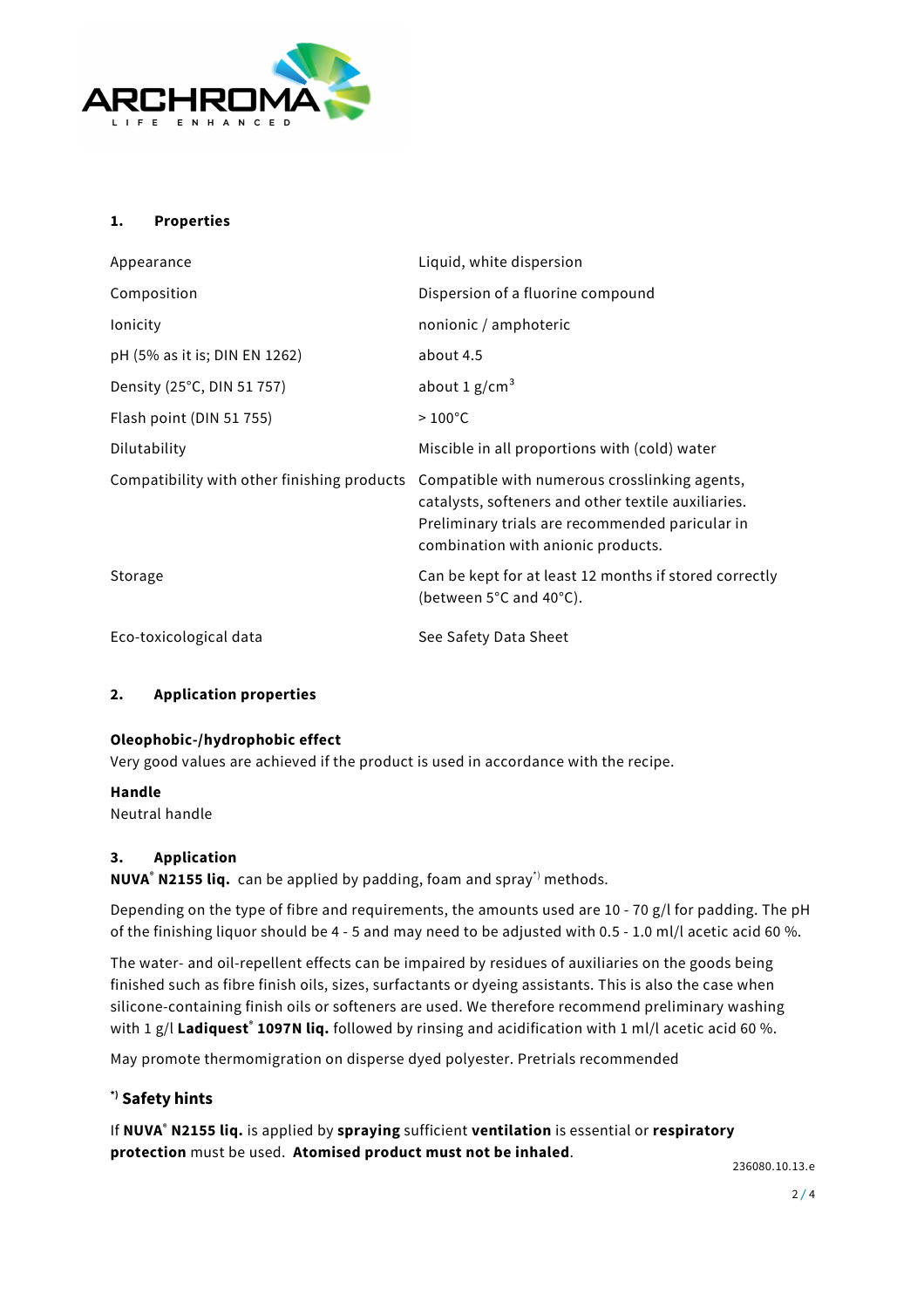

#### **4. Application examples**

#### **100 % PA or PES**

| 20 - 50 | g/l | <b>NUVA® N2155 liq.</b> |
|---------|-----|-------------------------|
|---------|-----|-------------------------|

## 3 - 6 g/l **Fluowet UD liq.**

- 1 ml/l acetic acid 60%
- pad, dry at 120°C for 1 3 min
- cure for 1 3 min. at 150 170°C or 30 40 s at 170 180°C.

#### **100% PAN**

- $10 30$   $g/l$  **N2155 liq.**
- 20 40 g/l **Cassurit MT liq.**
- 4 10 g/l **Catalysator CR liq.**
- 3 6 g/l **Fluowet UD liq.**
	- 1 ml/l acetic acid 60%
- pad, dry and cure at 110 130°C for 1 3 min
- cure for 1 3 min. at 150 170°C or 30 40 s at 170 180°C.

## **100% Co**

- 40 80 g/l **NUVA® N2155 liq.**
- 120 140 g/l **Cerol EX liq.** 
	- 1 ml/l acetic acid 60%
- pad, dry at  $110 130^{\circ}$ C for  $1 3$  min
- cure for 3 min. at 150 170°C.